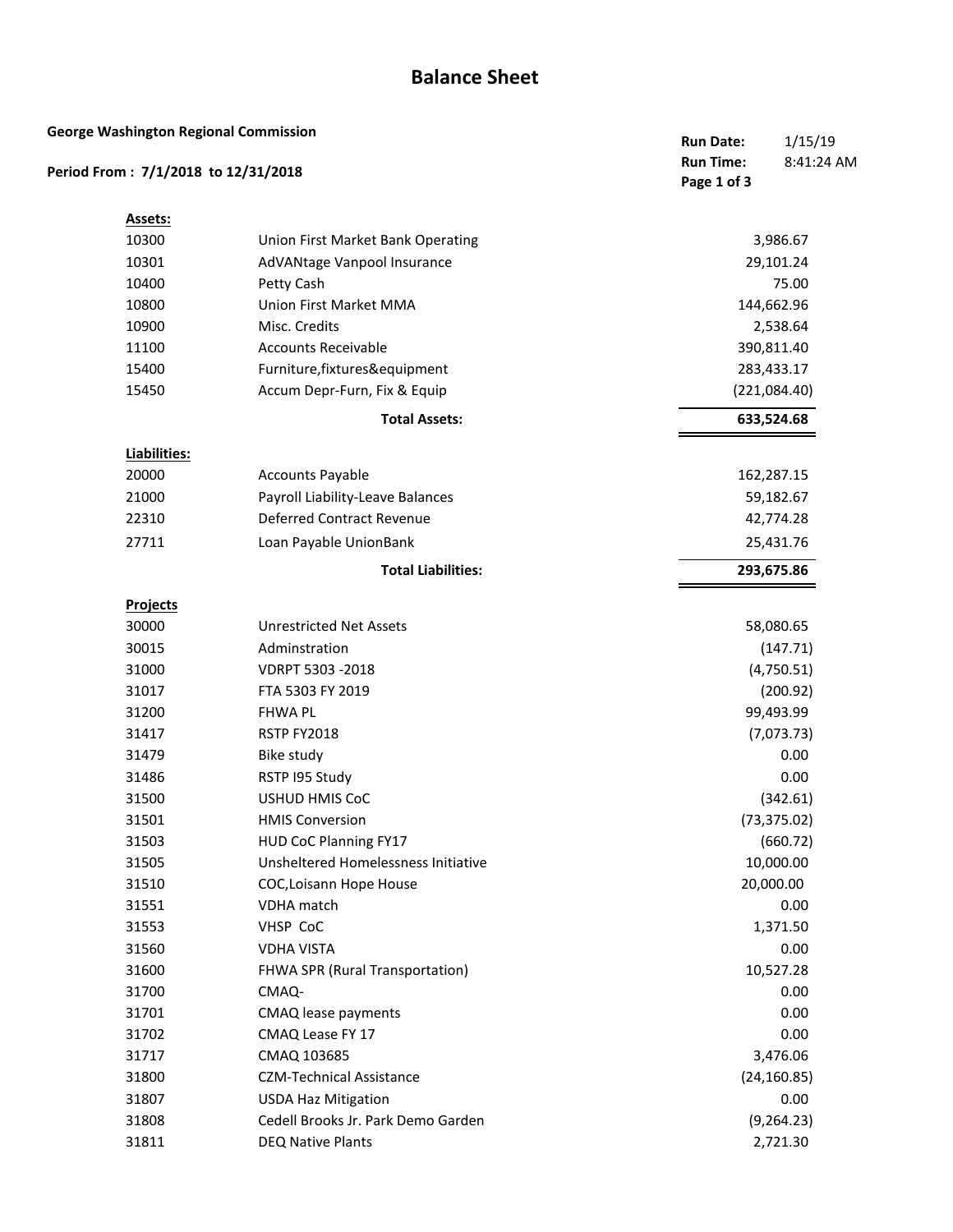| 31817 | <b>CZM Technical Assistance 2017</b>       | 0.00          |
|-------|--------------------------------------------|---------------|
| 34000 | <b>DHCD Planning</b>                       | 75,971.00     |
| 34003 | GoVA                                       | 38,329.05     |
| 34100 | <b>VDRPT-RideShare</b>                     | (101, 843.80) |
| 35200 | Lafayette Blvd.                            | 62,500.00     |
| 36002 | floodplains workshop                       | 0.00          |
| 37000 | <b>Local Allocations</b>                   | 128,503.95    |
| 37001 | LEPC Regional Emergency Planning Committee | 18,318.00     |
| 38000 | <b>HMIS User Fee</b>                       | 0.00          |
| 38014 | <b>RRBC</b> external                       | 1,699.01      |
| 38016 | Legislative Liaison pass thru              | 23,521.44     |
| 38018 | AdVANtage Insurance                        | (11, 219.50)  |
| 38126 | <b>KG Communty Dev Dept Analysis</b>       | 0.00          |
| 38127 | <b>KG Trailway Feasibility</b>             | 0.00          |
| 38128 | <b>KG MixedUseDevDistricg</b>              | 0.00          |
| 38130 | Ches. Bay - WIP III                        | 18,375.19     |
|       | <b>Total Projects</b>                      | 339,848.82    |
|       | <b>Total Liabilities and Projects</b>      | 633,524.67    |
|       |                                            |               |
|       | <b>Net Difference to be Reconciled</b>     | 0.01          |
|       | <b>Total Adjustment</b>                    | 0.01          |
|       | <b>Unreconciled Balance</b>                | 0.01          |
|       |                                            |               |

## **Reconciling Items .......**

| (1) | Paid Salaries are<br>Timesheets show | 460,247.30<br>460,247.30 |  |
|-----|--------------------------------------|--------------------------|--|
|     | Difference                           | 0.00                     |  |
| (2) | Leave accrued this year              | (0.01)                   |  |
| (3) | Fringe Pool is                       | 155,505.65               |  |
|     | Fringe allocated                     | 155,505.66               |  |
|     | <b>Difference</b>                    | 0.01                     |  |
| (4) | <b>Indirect Pool is</b>              | 256,486.87               |  |
|     | Indirect Allocated                   | 256,486.88               |  |
|     | Difference                           | 0.01                     |  |